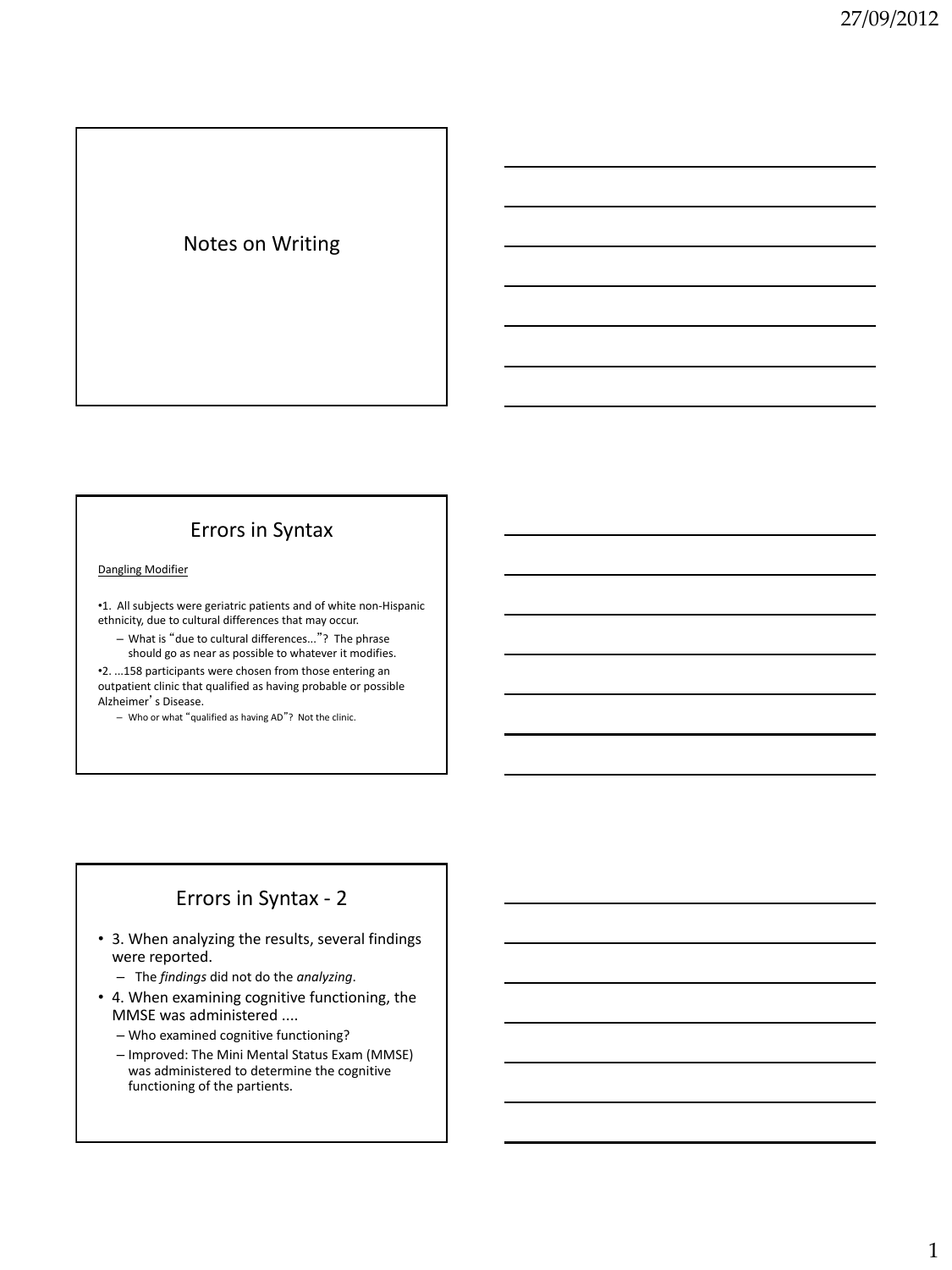# Errors in Syntax - 3

- 5. Using these measures, the patients were then classified according to the presence or absence of Capgras syndrome, which resulted in many important findings between the two groups.
	- Who used the measures? The investigators, not the patients. Last part of sentence is uninformative and unnecessary.
- 6. For ten years, Jan, a 30-year-old male, has been haunted by a car crash in which another man died through the help of a psychotherapist. (Ad for a psychology film.) – Would you want to be treated by this psychotherapist?

#### Errors in Syntax - 4

• 7. By searching the number of times it was cited in Psych Info database, gauging its importance was possible as 1,291 sources resulted.

 $\rightarrow$  The Psych Info database shows 1,291 citations of ....

Nonparallel construction

- 8. Gall's method of investigation was inductive, based on observation, and studied individual differences.
	- Who studied individual differences?

#### Nonparallel Constructions

- 1. Similar forms of misidentification are commonly reported in individuals with Alzheimer's disease (AD) such as the belief that others are in one's home, that television images are real, and an inability to recognize one's reflection in the mirror.
- Sentence rewritten: ... such as the belief that others are in one's home, that television images are real, or that one's reflection in the mirror is someone other than oneself.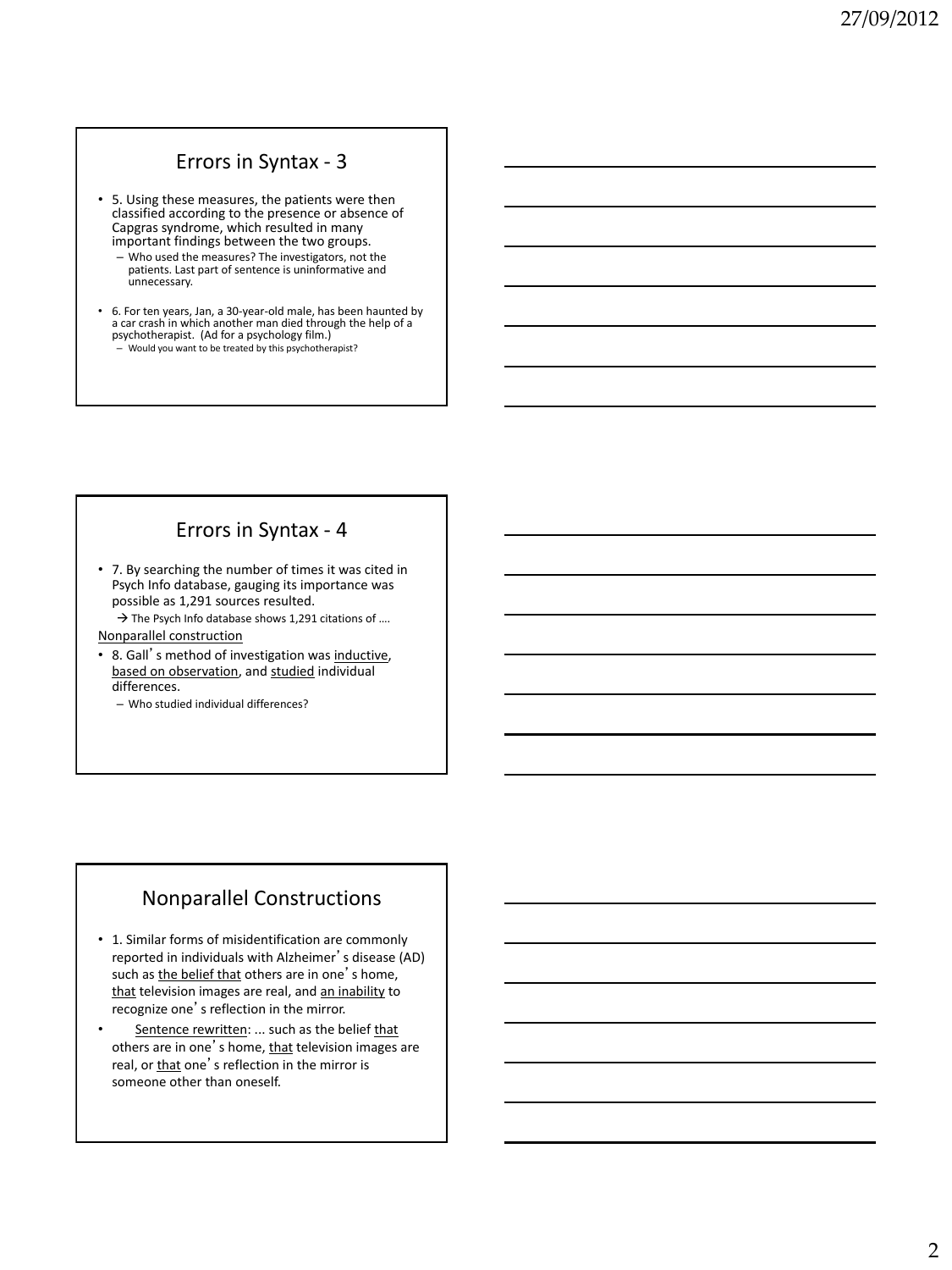# Nonparallel Constructions - 2

- 2. The experiment included two lists (one containing associated words and one with unrelated words), five orienting tasks, if the words were learned intentionally or incidentally, and there were two controls.
	- "The experiment included ... if the words were learned ... " is not syntactically correct.
- Sentence rewritten: The experiments included three independent variables: the nature of stimulus lists, participants' expectation of a recall test, and presence or absence of an orienting task during learning.

# Nonparallel Constructions - 3

• The words in a list were either unrelated or were associated in some way. Half of the participants were informed about the upcoming recall test while the other half were simply asked to read the words silently. During list presentation, participants were asked to perform one of four different orienting tasks or were asked to read the words silently.

# Nonparallel Constructions - 4

• Participants each performed five tasks on the group of words which included pleasant-unpleasant word rating on a 5 point scale; estimating the frequency of usage on a  $5$  point scale;  $E - G$  checking where participants made a check if either E or G or both letters appeared; parts of speech decision where they decided whether the word was a noun, verb, adjective or other; and sentence frames where participants had to decide whether the word fit best into sentence one or two.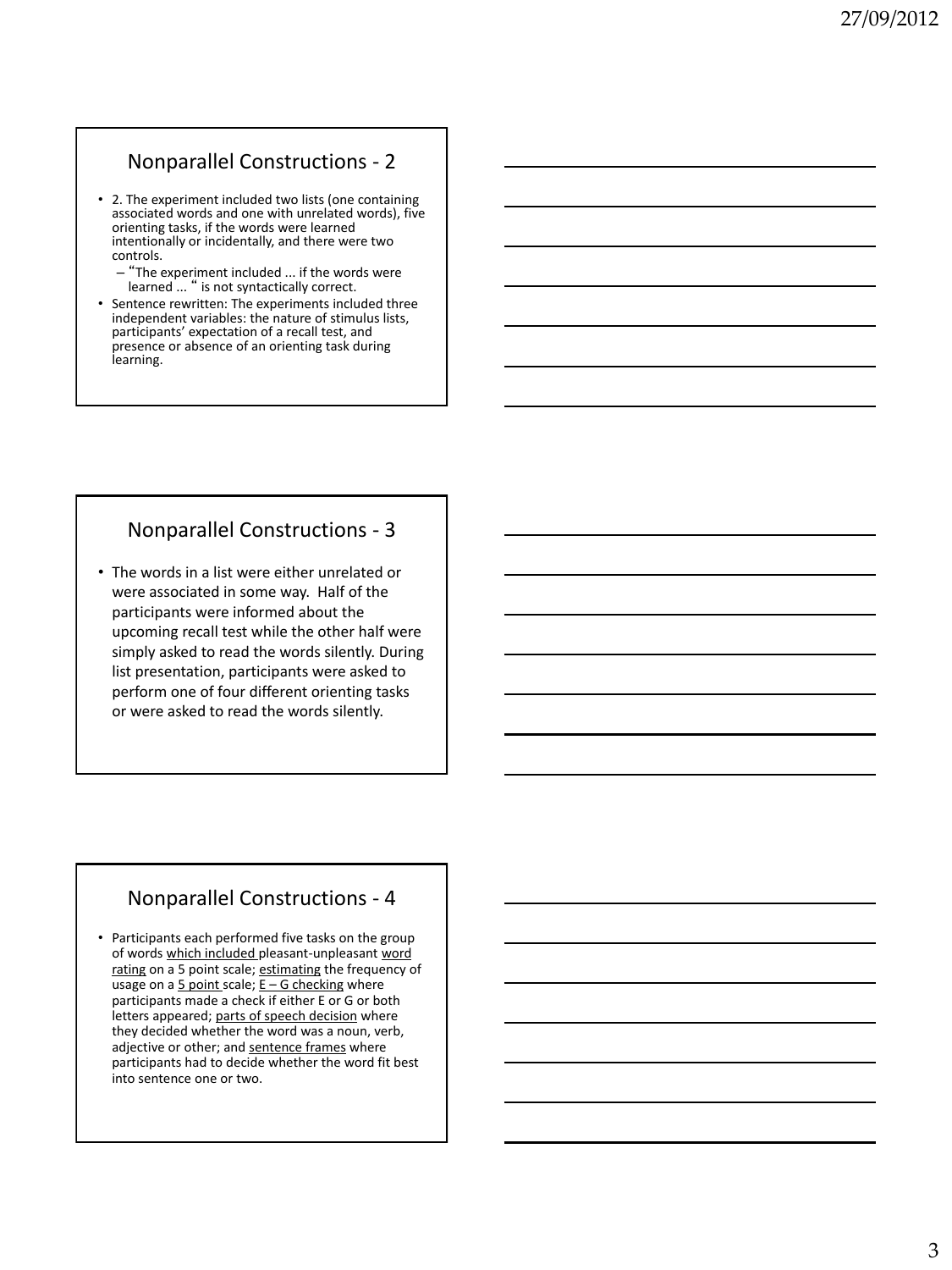### Nonparallel Constructions - 4

- Participants each performed five tasks on the group of words which included pleasantunpleasant word rating on a 5 point scale;
	- Too many ideas in one sentence.
	- Each participants performed only one task, not five tasks.
	- Phrase beginning "which included…" is misplaced.
	- Five-point scale

# Nonparallel Constructions - 5

- ... which included ... word rating ... estimating  $\ldots$  E – G checking  $\ldots$  parts of speech decision where they decided whether the word was a noun, verb adjective or other; and sentence frames where participants had to decide whether the word fit best into sentence one or two.
	- Underlined sections should have similar syntactical form

#### Nonparallel Constructions - 6

#### Improved version

• During list presentation, participants performed one of five different orienting tasks on the words. Participants either rated the pleasantness of each word, estimated its frequency of usage, checked to determine whether it contained an *e* or *g*, indicated its part of speech (noun, verb, adjective, adverb etc.), or noted whether the word fit into sentence frames suitable for either a mass noun or a count noun.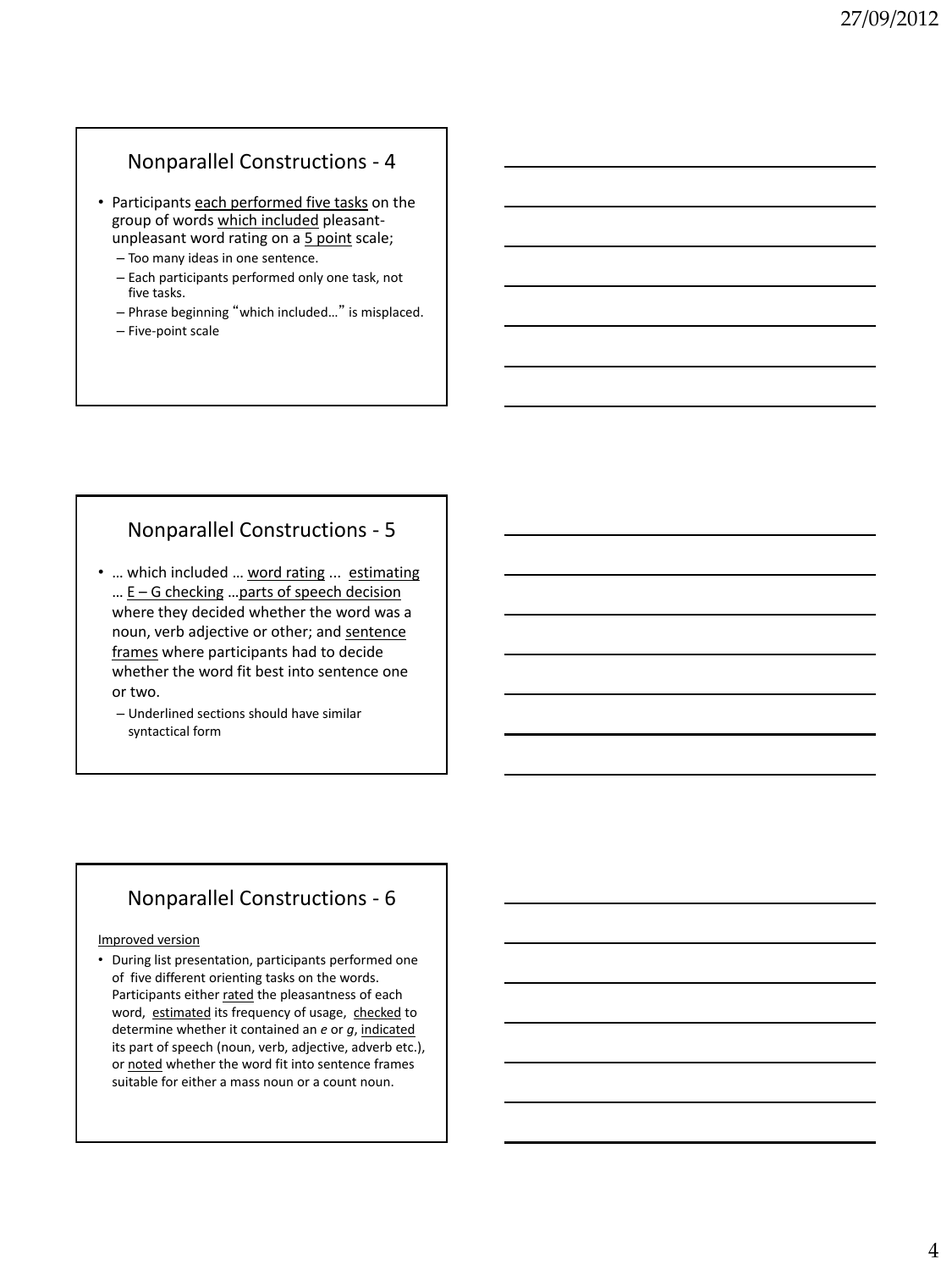# Nonparallel Constructions – 7

- During list presentation, participants performed one of five different orienting tasks on the words: rating pleasantness of the words, estimating frequency of usage, checking for the presence of *e* or *g*, indicating the part of speech, or deciding whether a word fit into a sentence frame.
- You then need a sentence or two explaining or describing each task.

#### **Incomplete Sentences**

- 1. The researchers found a link between Capgras Syndrome and other types of delusions. Which means they are a part of delusions experienced by Alzheimer's patients.
	- To what does *they* refer?
	- There is no logical connection between the two sentences. You must explain the logic of the conclusion you reach.
- 2. That the channel was only capable to run one input to flow through the limited capacity channel. – Capable of accommodating ???

# **Comparisons not Clear**

- 1. Participants with CS were shown to have lower MMSE scores and higher BDS scores. – Lower than whom or what?
- 2. Patients with CS were more likely to possess other types of delusions.
	- More likely than whom or what?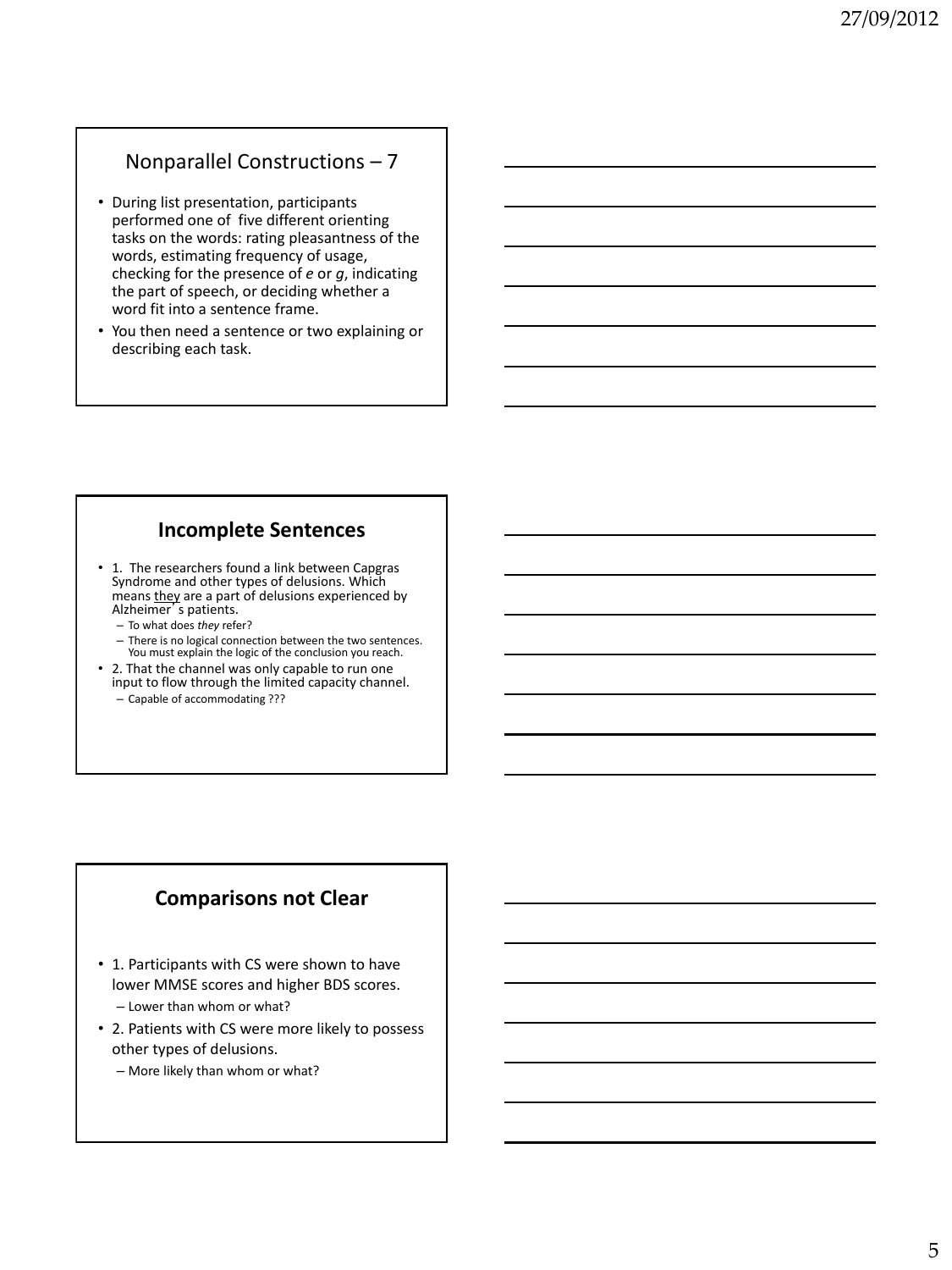# **Antecedents**

- *This*, *it*, *they*, *which* etc. refer to nouns
- Syntax (not context) must indicate referent
- Antecedent (referent) in the same or immediately preceding sentence.
- Ambiguity must be resolved easily.
- Do not start a paragraph with the words "this" or "these".

#### **Antecedents - 2**

- Incorrect: ...158 participants were chosen from those entering an outpatient clinic that qualified as having probable or possible Alzheimer's Disease.
- Who or what "qualified as having AD"? Not the clinic as the syntax would suggest.
- "Who" or "whom" refers to a person; "that" refers to an object.
- Improved: ... 158 participants *who had probable or possible Alzheimer*'*s Disease* were chosen ....

#### **Antecedents - 3**

- Incorrect: Capgras syndrome is when a person believes that imposters have replaced people such as family members. They understand that the person resembles their doctor or husband for example, but cannot come to terms that it is<br>actually <u>them</u> and not some imposter.
- To whom do the underlined *they, their* and *them* refer? Who is *the person?*
- **Definitions** usually first give the class to which the defining object belongs and then some properties which differentiate the object from other objects in the class.
- E.g. Capgras syndrome is a delusional disorder which frequently accompanys Alzheimer's disease ....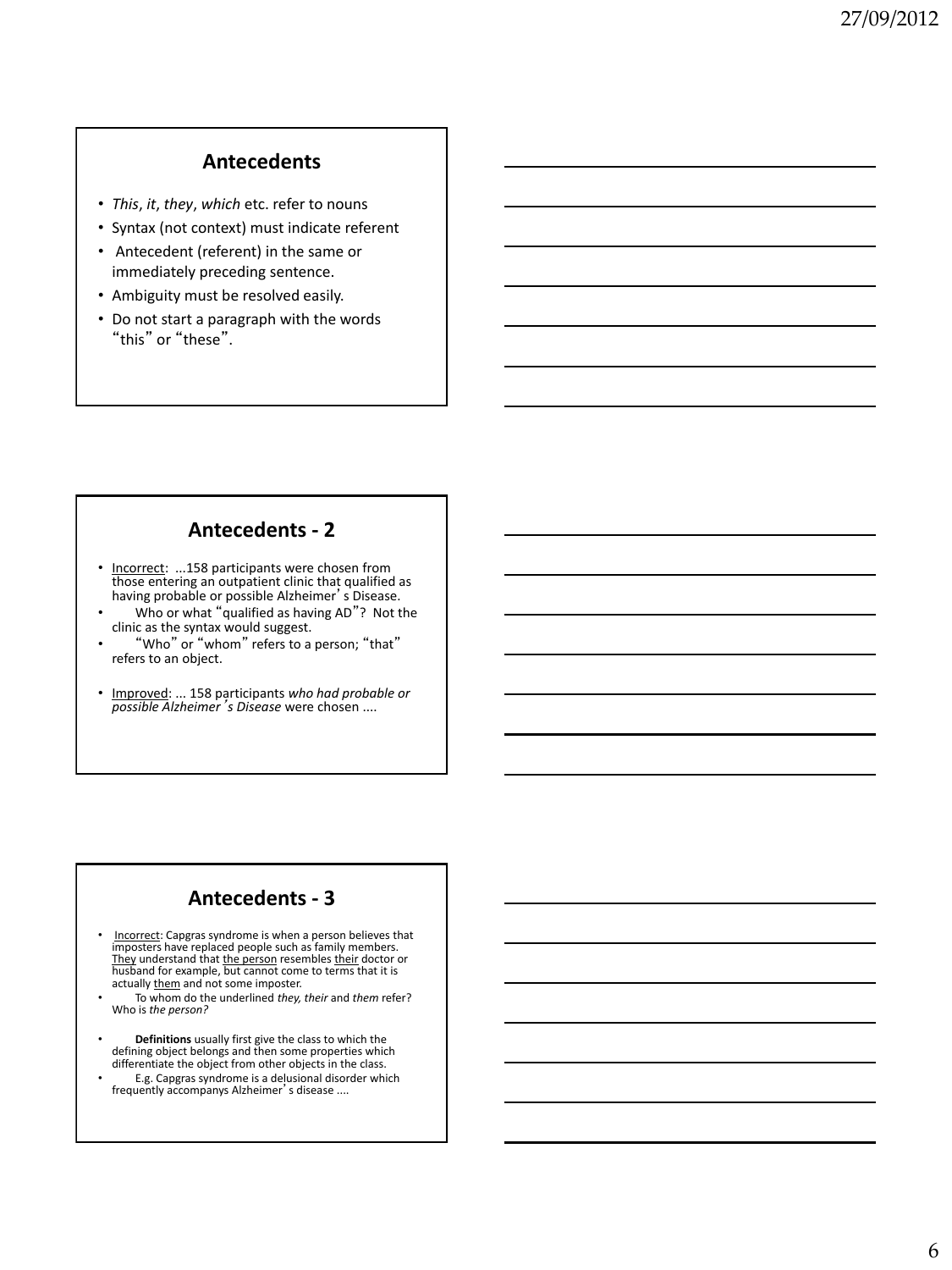#### **Antecedents - 4**

- The frequency and behavioural disturbances of CS in a sample of AD patients was examined in this crosssectional study. (Abbreviations not defined. No previous mention of the study.)
- ...whether the patient believes that someone such as their spouse is an imposter.
- Pronouns must agree in gender and number with their antecedents. Use *his or her* here, or use the plural (... *patients* ... *their*....)

#### **Antecedents - 5**

- ...patients with psychosis exhibit a more rapid decline in cognitive functioning. They further explained that ....
- According to the rules of syntax, *they* refers to *patients* in the previous sentence. However, the author intended *they* to refer to the authors of the article who were mentioned earlier in the paragraph.

# **Antecedents - 6**

- Considering the outpatient setting, this could cause a greater proportion of CS patients, and could be different than the prevalence in the real world.
- To what does *this* refer? Who is "considering the outpatient setting"? What could cause a greater proportion of CS patients? Greater than what? And what could be different from the prevalence in the real world?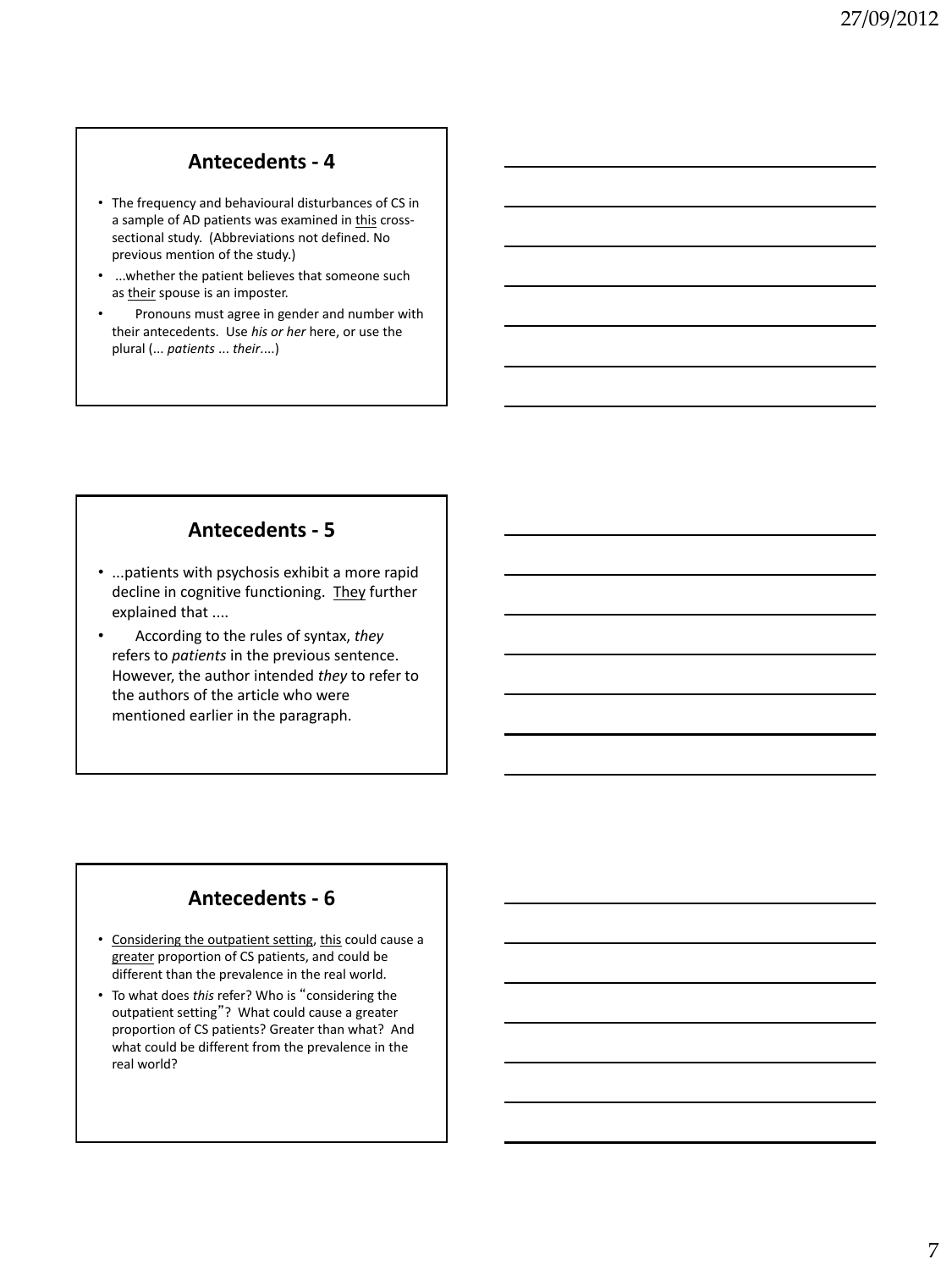#### **Antecedents - 7**

- Working memory is the memory you use for storing information that you are actively working on.
- Better: ... information *on which* you are actively working.
- ..information actively being processed.
- The person I loaned the book to has moved away and taken my book
- Better: The person to whom I loaned the book ....
- Note: Usage is changing.

# **Compound Verbs - 8**

- Watch out for compound verbs.
- This type of behaviour is something I won't put up with.
- Not: This type of behaviour is something up with which I will not put.
- (*Put up with* can be considered a verb which has a different meaning from the verb *put*.)
- Better: Find one word that means the same as the compound verb.
- E.g., This type of behaviour is something I will not tolerate.

#### **Inappropriate Use of Passive Voice**

- In the article ... by Harwood, Barker, Ownly, and Duara, it was tested to see the prevalence of Capgras Syndrome in patients with Alzheimer's disease.
	- Better to say, Harwood ... investigated the prevalence ...
- It has been discussed that the emotional system, comprised of the amygdala and connecting circuits, which is responsible for associating a feeling of familiarity, is damaged inpatients with CS. – To many ideas in one sentence. Why is *which* there? To what does it refe— connecting circuits or emotional systemr?
- Always write as concisely as possible.
- Better: The emotional system, which includes the amygdala and connecting circuits and which is necessary for experiencing a feeling of familiarity, is damaged inpatients with CS.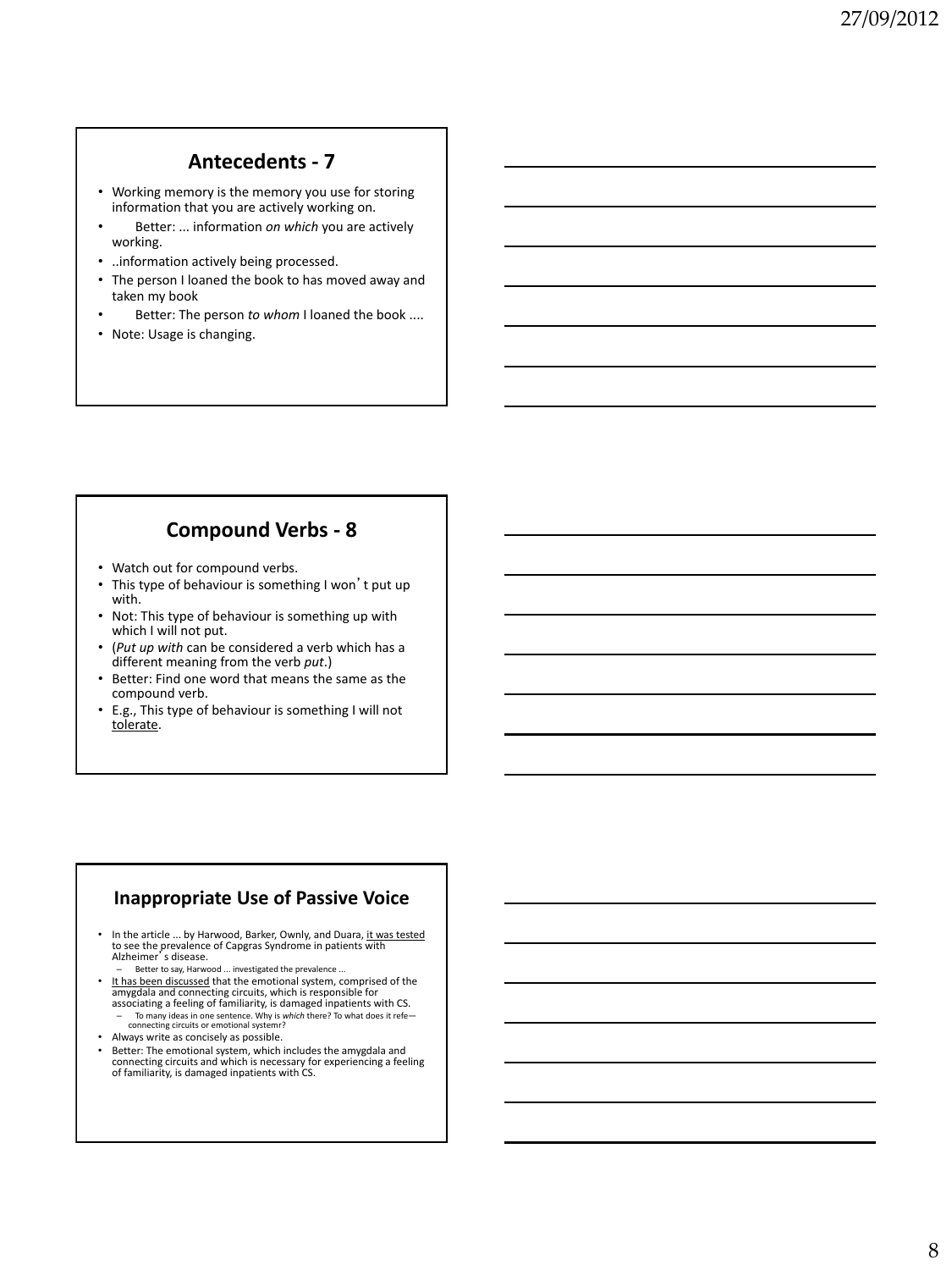### Passive Voice - 2

- It can be suggested that patients exhibiting psychosis have more fast paced decline in cognition than those without.
- Better: The data suggest that patients exhibiting psychosis .... Or: Patients exhibiting psychosis were found to have ….
- Also, it was noticed that considerably more auditory words were recalled on partial-recall trials than on the total-recall trials.
- Omit terms such as, "it was found..." or "it was suggested...." Say who found or who suggested.

# Passive Voice - 2

• Do use the passive in the Method section of a research report. "Participants were shown 20 lists of words", rather than, "The experimenter showed participants 20 lists of words."

# Mass Nouns vs Count Nouns

- Mass nouns : mashed potatoes,scrambled eggs, sand
- Count nouns: baked potatoes, boiled eggs, rocks
- Fewer baked potatoes, fewer boiled eggs, Less mashed potato, scrambled eggs, or sand
- Number of baked potatoes & boiled eggs, Amount of mashed potato
- Many baked potatoes, much mashed potato.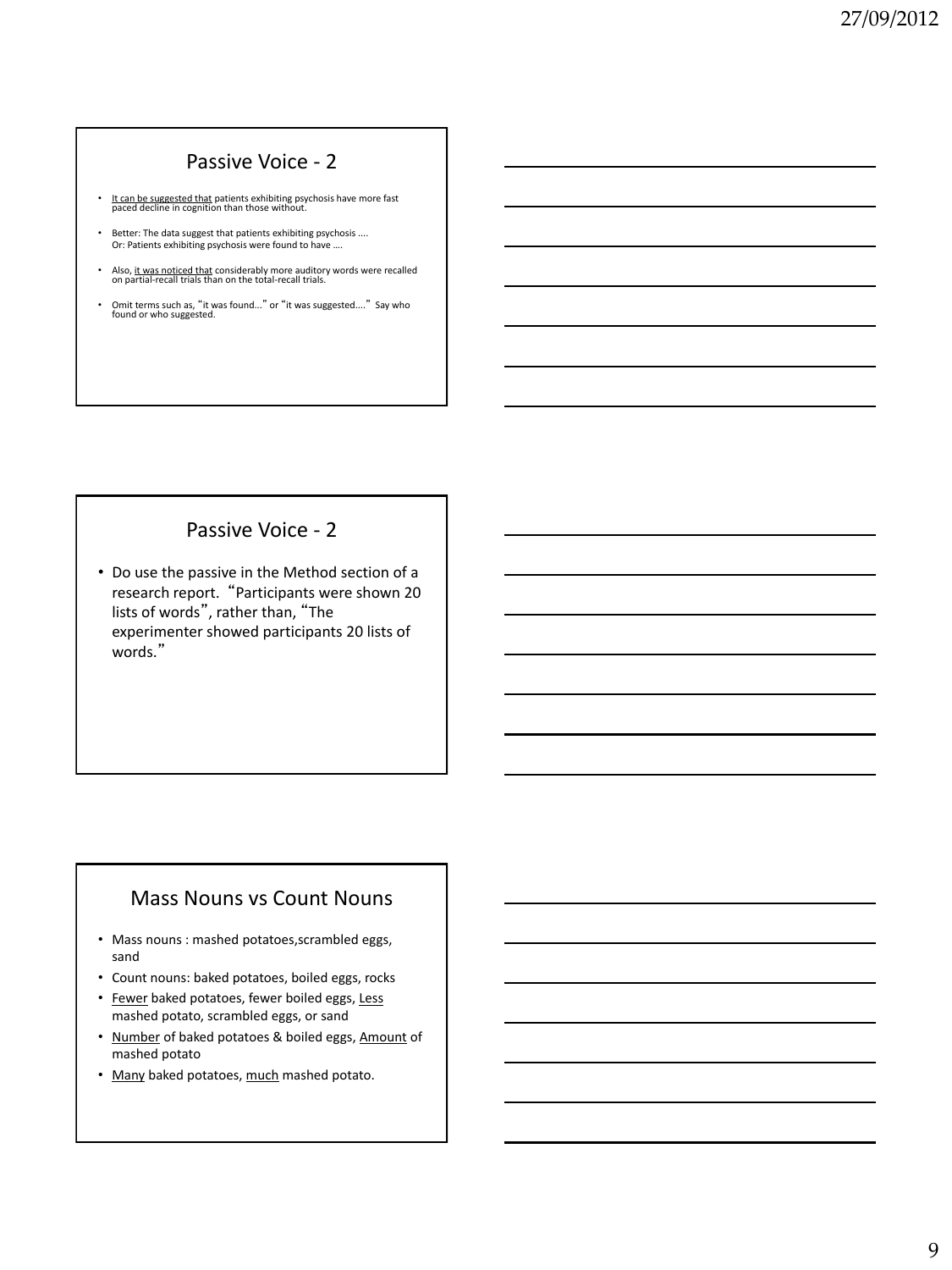# Split Infinitives

- I will not attempt to physically describe her. – Improved: I will not attempt to describe her physically.
- I asked her to not speak so quickly. – Improved: I asked her not to speak so quickly.
- She really tried to tremendously improve her spelling. (Delete *tremendously*.)
	- She really tried very hard to improve her spelling.

# Split Infinitives

- … the ability to spatially represent language
- $\rightarrow$  ... the ability to represent language spatially

Dash

• An explanation offered for our naked skin – entirely dubious but which Morris deems ingenious – is the idea of an aquatic ape.

# APA Format

- Use past tense to describe method and results. – The participants saw 10 lists of 25 words. (not *would see*.)
	- Smith and Jones (date) interpreted their findings as showing…
- Use present tense to show how results support conclusions.
	- The significant effect of orienting task shows that orienting<br>tasks (such as estimating frequency of usage or rating<br>pleasantness) which draw attention to the meaning of words produce better subsequent free recall than tasks such as spelling or syntactical function which draw attention to superficial properties.